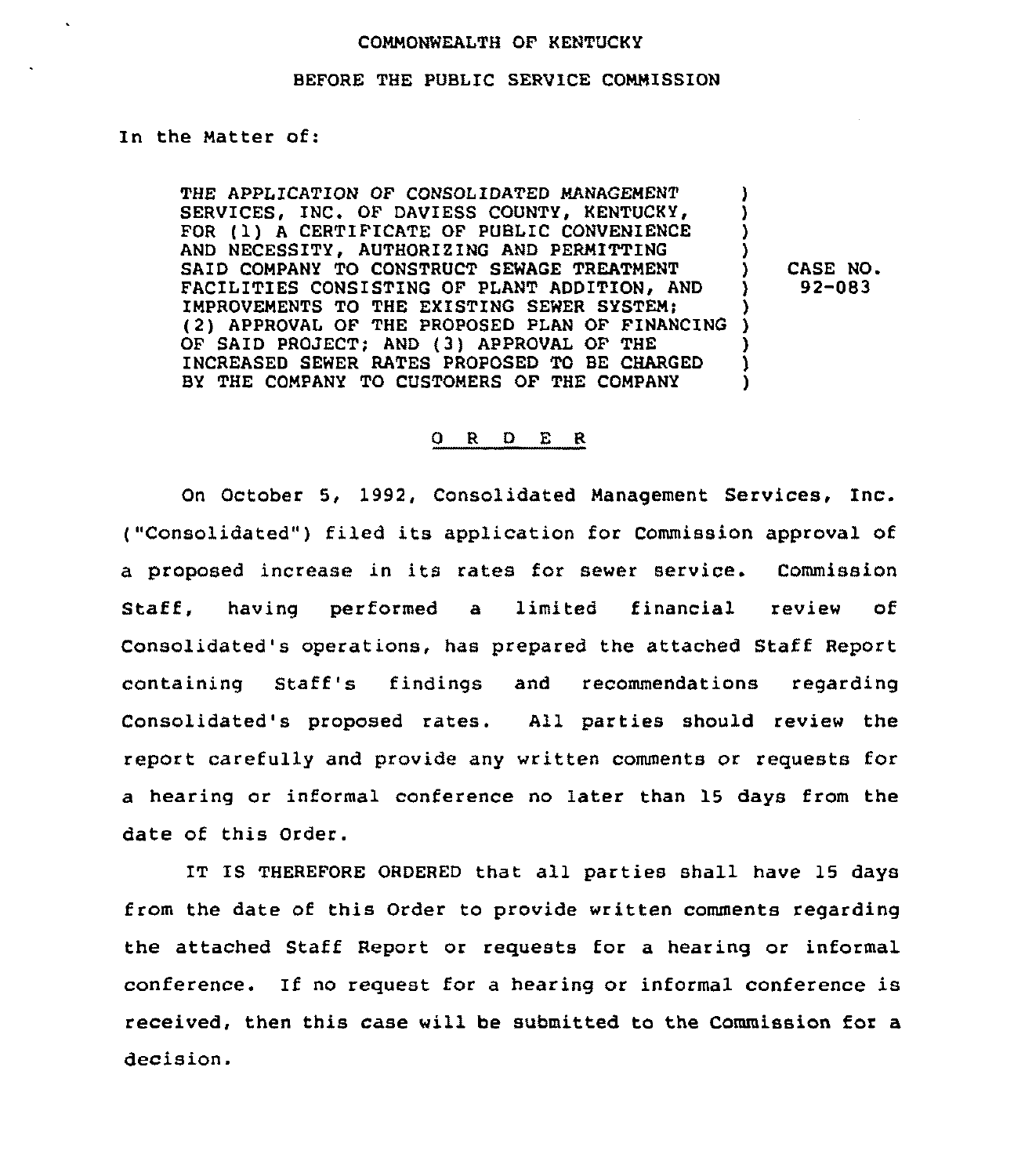Done at Frankfort, Kentucky, this 4th day of January, 1993.

PUBLIC SERVICE COMMISSION

 $F$ o $F$ 

ATTEST:

ATTEST:<br>Da Mils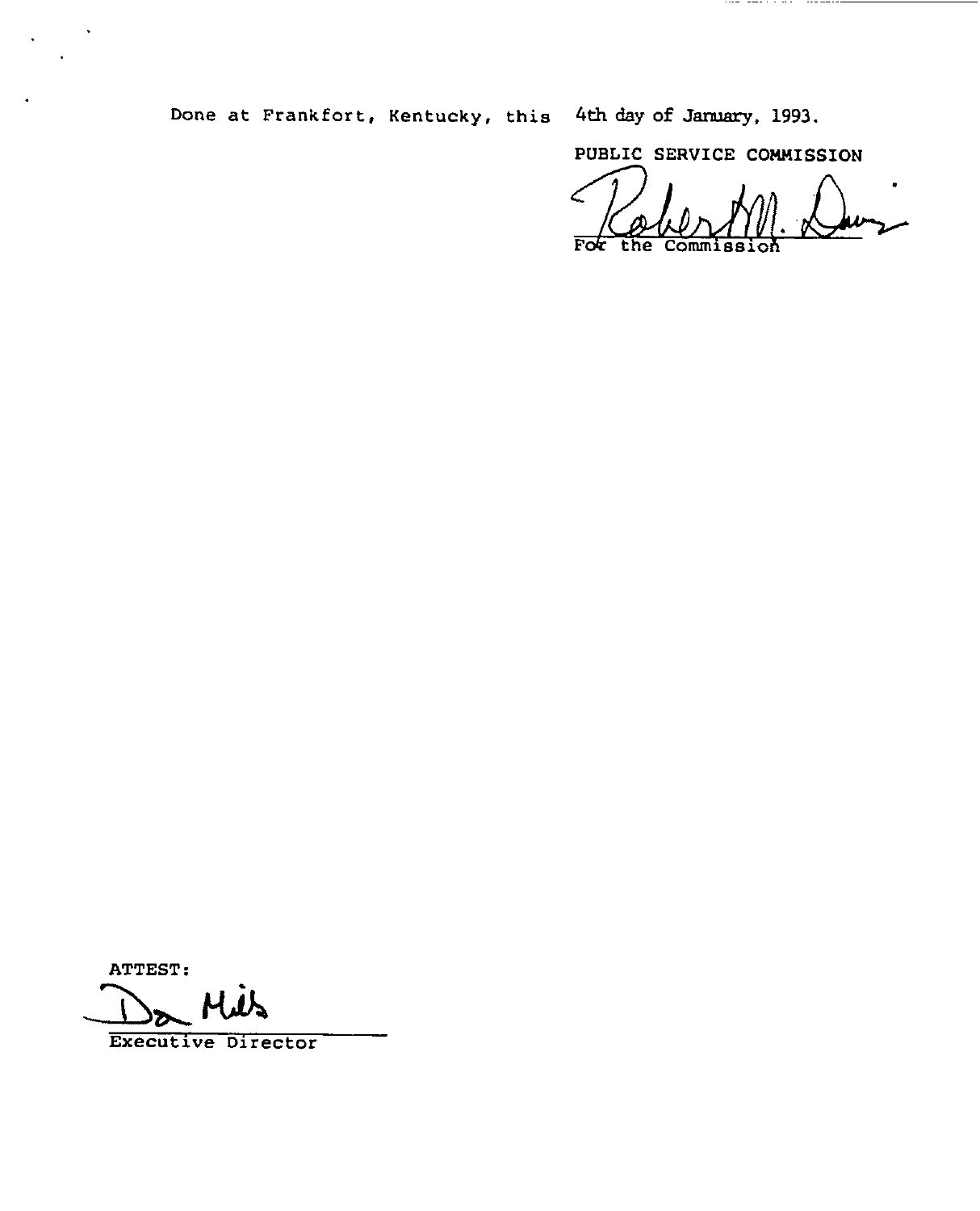### COMMONWEALTH OF KENTUCKY

#### BEFORE THE PUBLIC SERVICE COMMISSION

### In the Matter of:

THE APPLICATION OF CONSOLIDATED MANAGEMENT SERVICES, INC. OF DAVIESS MANAGEMENT SERVICES, INC. OF DAVIESS )<br>COUNTY, KENTUCKY, FOR (1) A CERTIFICATE )<br>OF DIBLES CONTENTINGS AND NEGROSTELL OF PUBLIC CONVENIENCE AND NECESSITY, AND PERMITTING SAID COMPANY TO CONSTRUCT SEWAGE TREATMENT FACILITIES) CONSISTING OF PLANT ADDITION, AND IMPROVEMENTS TO THE EXISTING SEWER SYSTEM; (2) APPROVAL OF THE PROPOSED PLAN OF FINANCING OF SAID PROJECT; AND (3) APPROVAL OF THE INCREASED SEWER RATES PROPOSED TO BE CHARGED BY THE COMPANY TO CUSTOMERS OF THE COMPANY ) ) ) ) ) ) ) ) ) )

) CASE NO. 92-083

#### STAFF REPORT

Prepared By: Carl Combs Public Utility Financial Analyst Water and Sewer Revenue Requirements Branch Rates and Tariffs Division

Prepared By: Nicky Moore PubliC Utility Rate Analyst Communications, Water and Sewer Rate Design Branch Research Division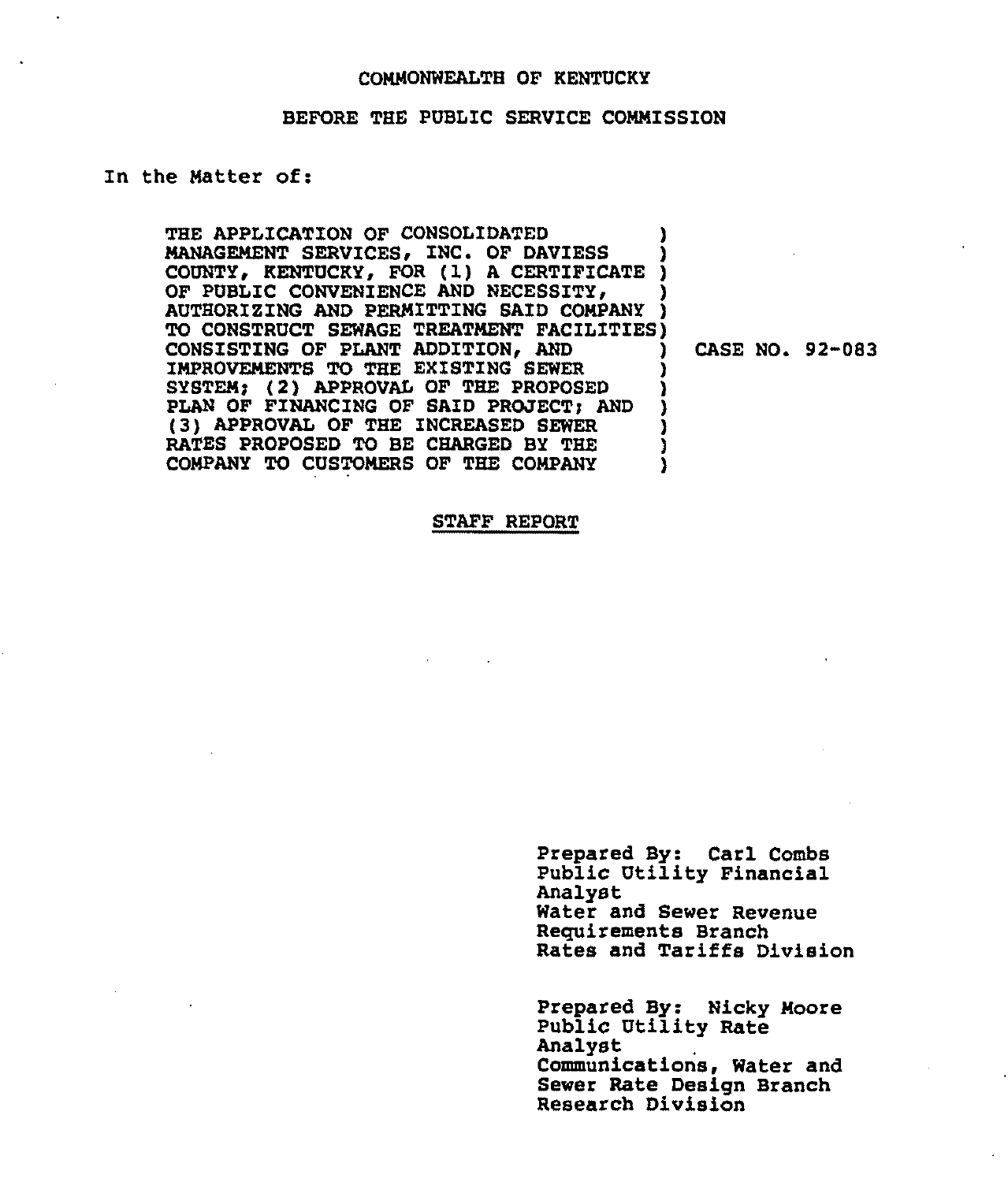#### STAFF REPORT

# ON

### CONSOLIDATED MANAGENENT SERVICES,

# CASE NO. 92-083

### A. Preface

On Narch 30, 1992, Consolidated Management Services, Inc. ("Consolidated"} submitted an application to the Commission seeking a Certificate of Public Convenience and Necessity to construct an addition to its sewage treatment plant facilities, approval of its plan of financing for the construction project and approval to increase its rates,

On October 5, 1992, Consolidated filed a revised application in which it stated that the cost associated with the construction project had been deleted. Since Consolidated no longer seeks Commission approval of the construction project, consideration of the financing plan associated with that project is no longer required.

According to Consolidated, the rates proposed in its revised application would increase its annual revenues by \$19,846.

In order to evaluate the requested increase, the Commission Staff ("Staff") chose to perform a limited financial review of Consolidated's operations for the test period, calendar year 1991. Carl Salyer Combs of the Commission's Division of Rates and Tariffs conducted the review at the offices of Green River Rural Electric Cooperative Corporation ("RECC") in Owensboro, Kentucky on Nay 12,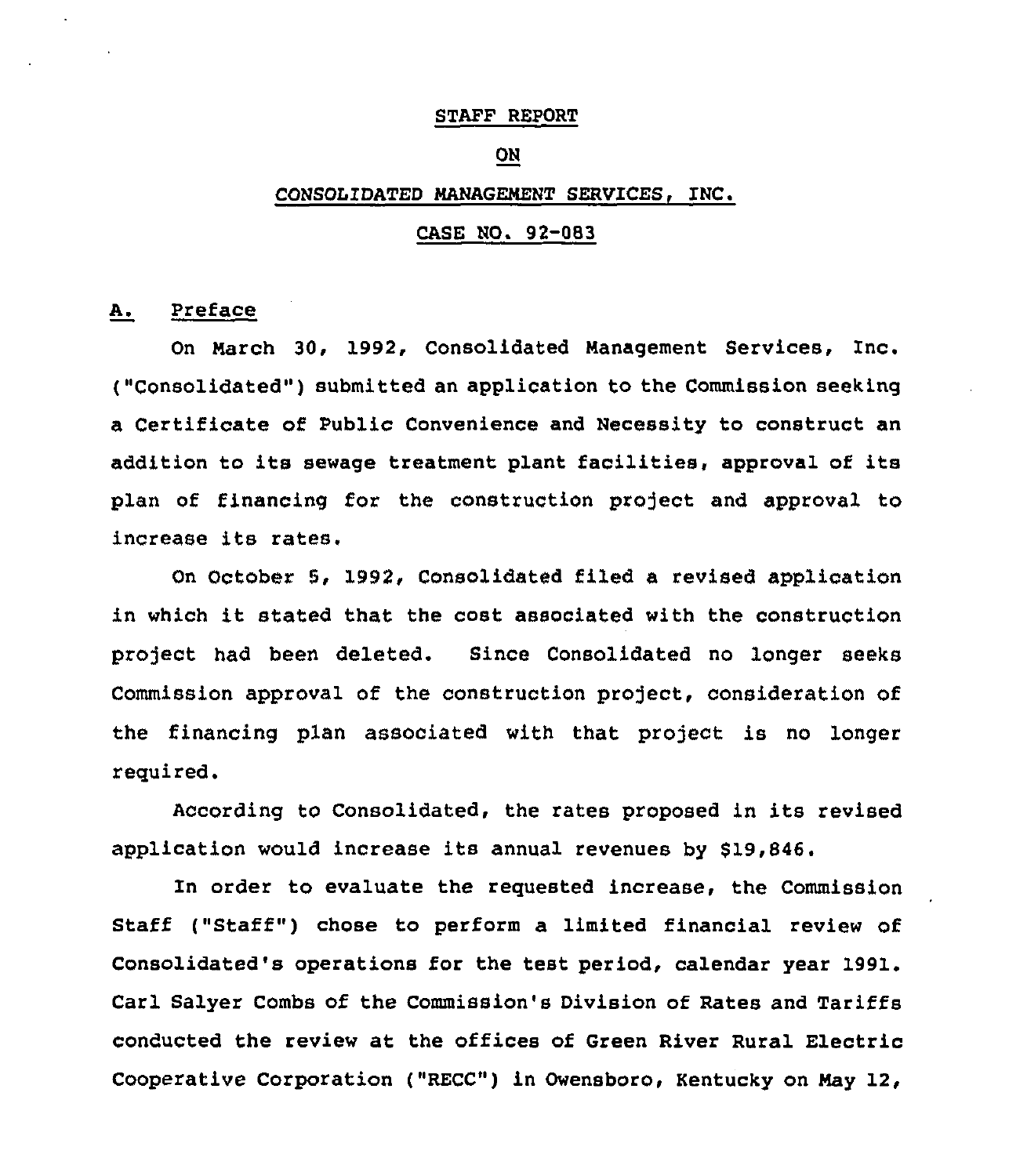Staff Report PSC Case No. 92-083 Page 2 of 13

1992 and is responsible for this Staff Report except for the sections on operating revenues and rate design which were prepared by Nicky Moore of the Commission's Research Division. During the course of the review, Consolidated was advised that all proposed adjustments to test-year expenses must be supported by some form of documentation, such as an invoice, or that all such adjustments must be known and measurable. Based upon the findings of this report, Staff recommends that Consolidated be authorized no increase in its annual operating revenues.

### Scope

The scope of the review was limited to obtaining information to determine whether reported test-period operating revenues and expenses were representative of normal operations. Insignificant or immaterial discrepancies were not pursued and are not addressed herein.

### B. Analysis of Operating Revenues and Expenses

### Operating Revenues

In their statement of operation, Consolidated shows operating revenues of \$115,084 for the test year. This figure includes \$7,800 collected as tap on fees which is not considered as part of the operating revenue, therefore, the actual operating revenue is \$107,284. At the end of 1991, Consolidated served 393 residential flat rate customers and 395 residential metered rate customers.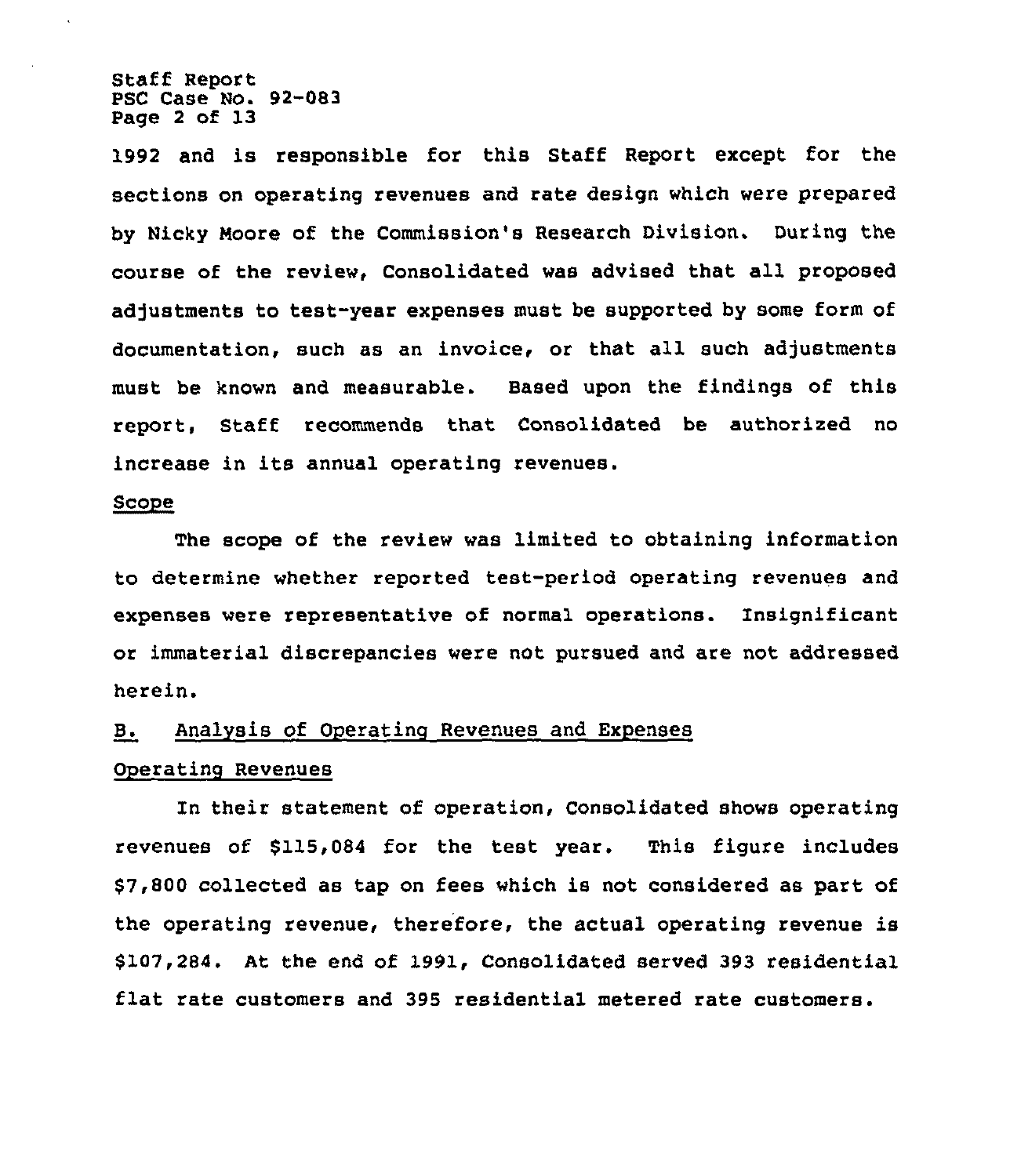Staff Report PSC Case No. 92-083 Page 3 of 13

### OPerating Maintenance Expenses

Consolidated reported test-period operating expenses of \$148,304 which it proposed to reduce by \$22,307. Staff's adjustments to test-period operations are discussed in the following sections:

#### Manaqement Fee

Consolidated reported no test-year payments for management services. The Commission's past practice has been to allow a management fee for sewer utilities. In this instance, Staff is of the opinion that Consolidated is entitled to an annual management fee and that \$2,400 is a reasonable level. Therefore, Staff recommends inclusion of an annual management fee of \$2,400 for rate-making purposes.

# Pumping System — Labor and Exoenses

Consolidated proposed 'o increase reported test-year pumpin system  $-$  labor and expense $\epsilon_0$  of \$3,604 by \$3,604 based upon having the plant operator visit the treatment plant daily rather than every other day as occurred luring the test year. Consolidated stated that both the Commission and the Division of Water ("DOW") of the Kentucky Natural Resources and Environmental Protection ("KNREP") Cabinet require plant operators to visit treatment plants on a daily basis. According to the Commission's Engineering Division, which consulted with a DOW employee, neither the Commission nor DOW require daily visits to sewage treatment plants. Furthermore, the Commission's Engineering Division is of the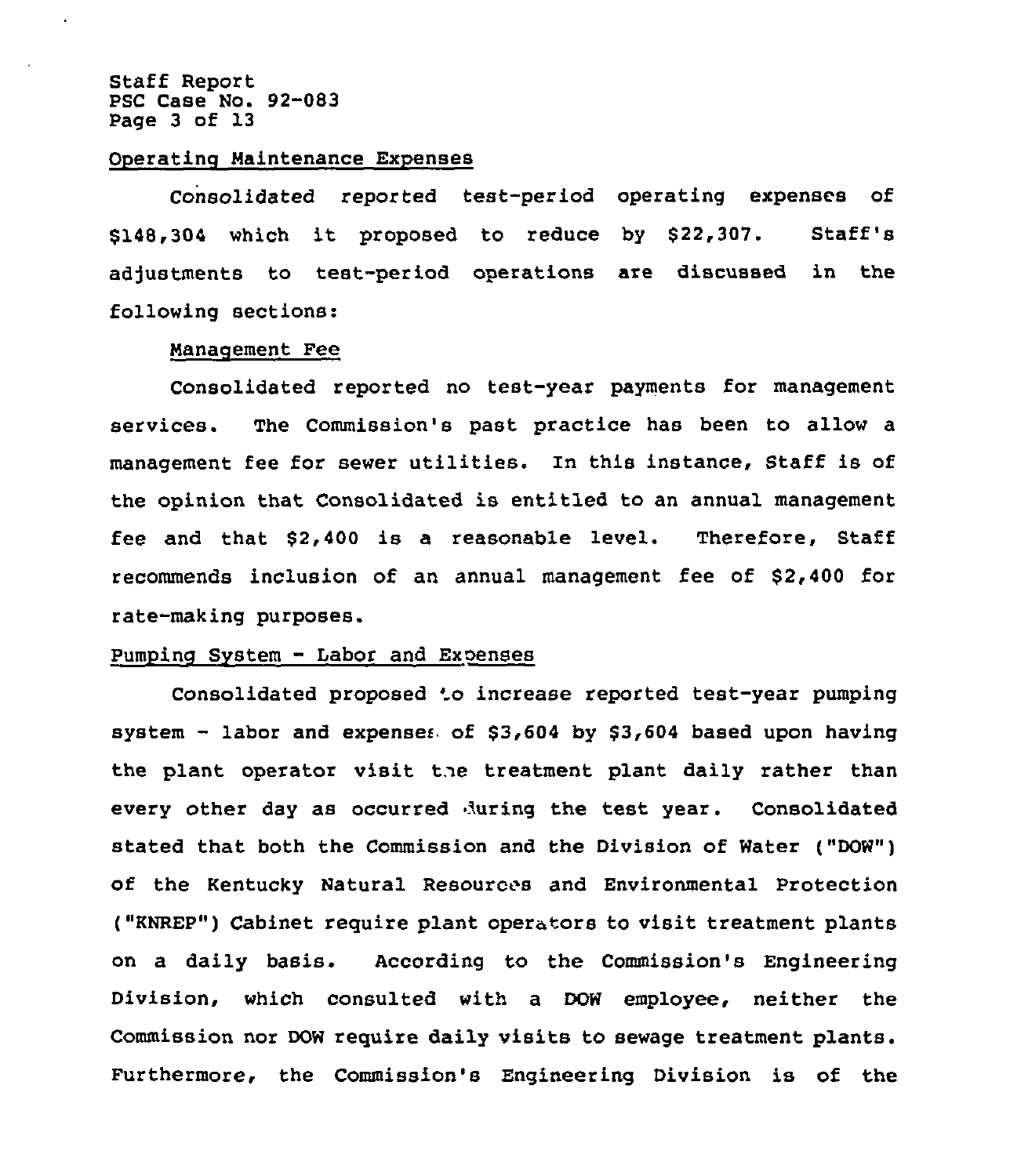Staff Report PSC Case No. 92-083 Page <sup>4</sup> of 13

opinion that Consolidated's plant is being well maintained under the present maintenance schedule. Therefore, Staff recommends that the proposed adjustment be denied and has included annual pumping system - labor and expenses of \$3,604 for rate-making purposes.

# Treatment System — Sludge Hauling

Consolidated reported no test-year sludge hauling expense, but proposed an annual expense of \$9,000. ln support of its proposal, Consolidated provided a copy of a quotation from Nike Carter of Carter Farms in Franklin, Kentucky. Nr. Carter agreed to haul one 6,000 gallon tank of sludge from Consolidated's treatment plant to Franklin, Kentucky for \$750 each month.

Consolidated submitted a copy of an invoice from William E. Riley Septic Tank Cleaning for \$810 which shows that 18 loads of sludge, at \$45 per load for 1,500 gallons, were hauled in June 1992. According to Consolidated, sludge is currently taken to a landfill in Daviess County, but sometime in the future, that landfill will no longer be permitted to receive sludge.

Staff spoke with an employee of the Division of Waste Nanagement of the KNREP Cabinet regarding Consolidated's sludge hauling situation. That person said that he is not aware of the Daviess County landfill's inability to receive sludge in the near future. He also suggested that if the Daviess County landfill should become unable to receive sludge, Consolidated might explore the alternative of having sludge hauled to a landfill in Ohio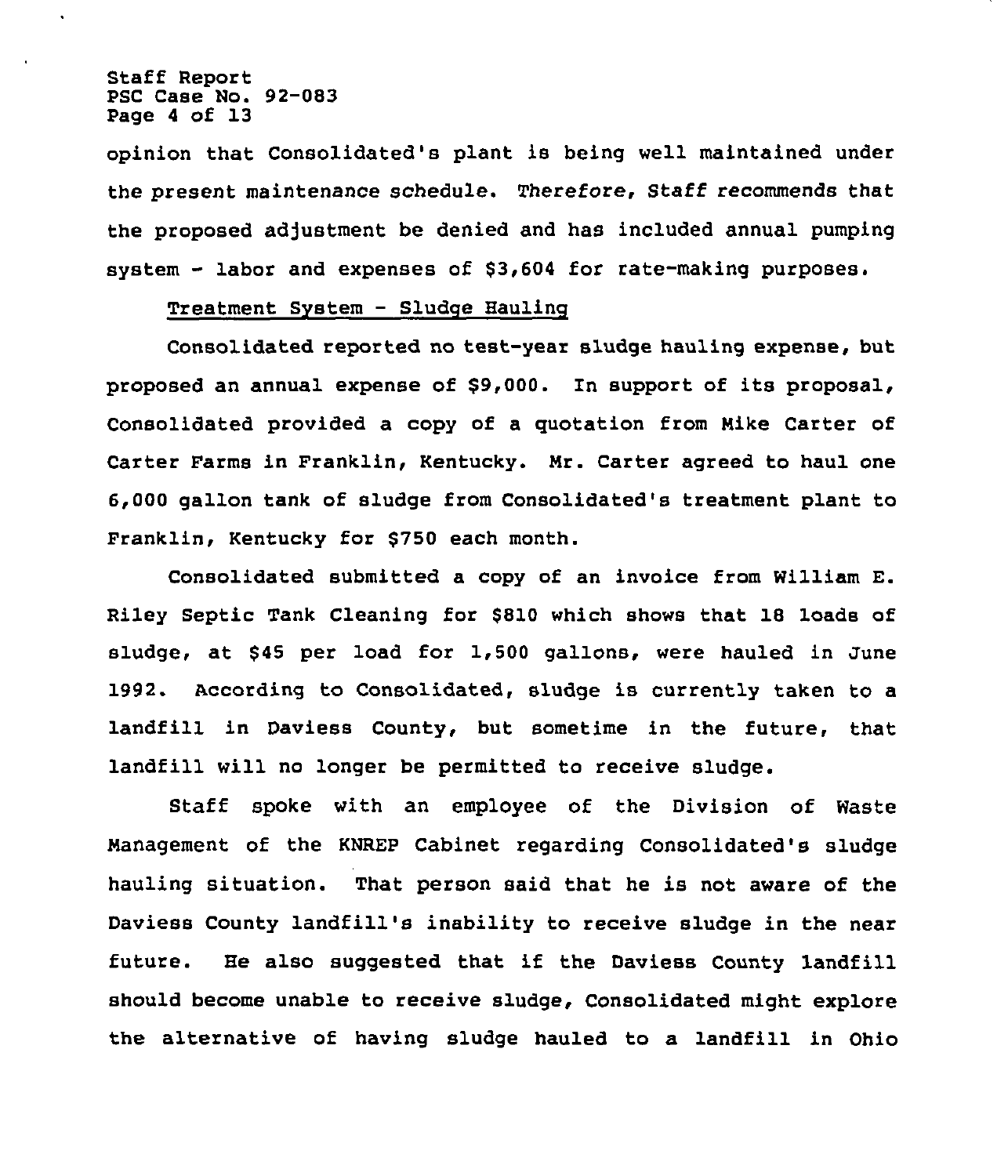Staff Report PSC Case No. 92-083 Page 5 of 13

County which would be much closer than Franklin, Kentucky which is approximately 90 miles from Owensboro.

Based on the preceding discussion, Staff recommends that annual sludge hauling expense of \$810 be included for rate-making purposes.

### Treatment System — Labor and Expenses

Consolidated proposed to increase reported test-year treatment system —labor and expenses of \$2,398 by \$2,398 based upon having the plant operator visit the treatment plant daily rather than every other day. As mentioned previously in the section on pumping system —labor and expenses, neither the Commission nor DOW require daily visits to sewage treatment plants. Therefore, Staff recommends that the proposed adjustment be denied and has included annual treatment system — labor and expenses of \$2,398 for ratemaking purposes.

# Customer Records and Collection Expense

Consolidated proposed to increase reported test-year customer records and collection expense of \$4,696 by \$95 to reflect the year-end number of customers and the additional bills associated with the increase in customers. Staff is of the opinion that Consolidated's proposed adjustment is reasonable and recommends that annual customer records and collection expense of \$4,791 be included for rate-making purposes.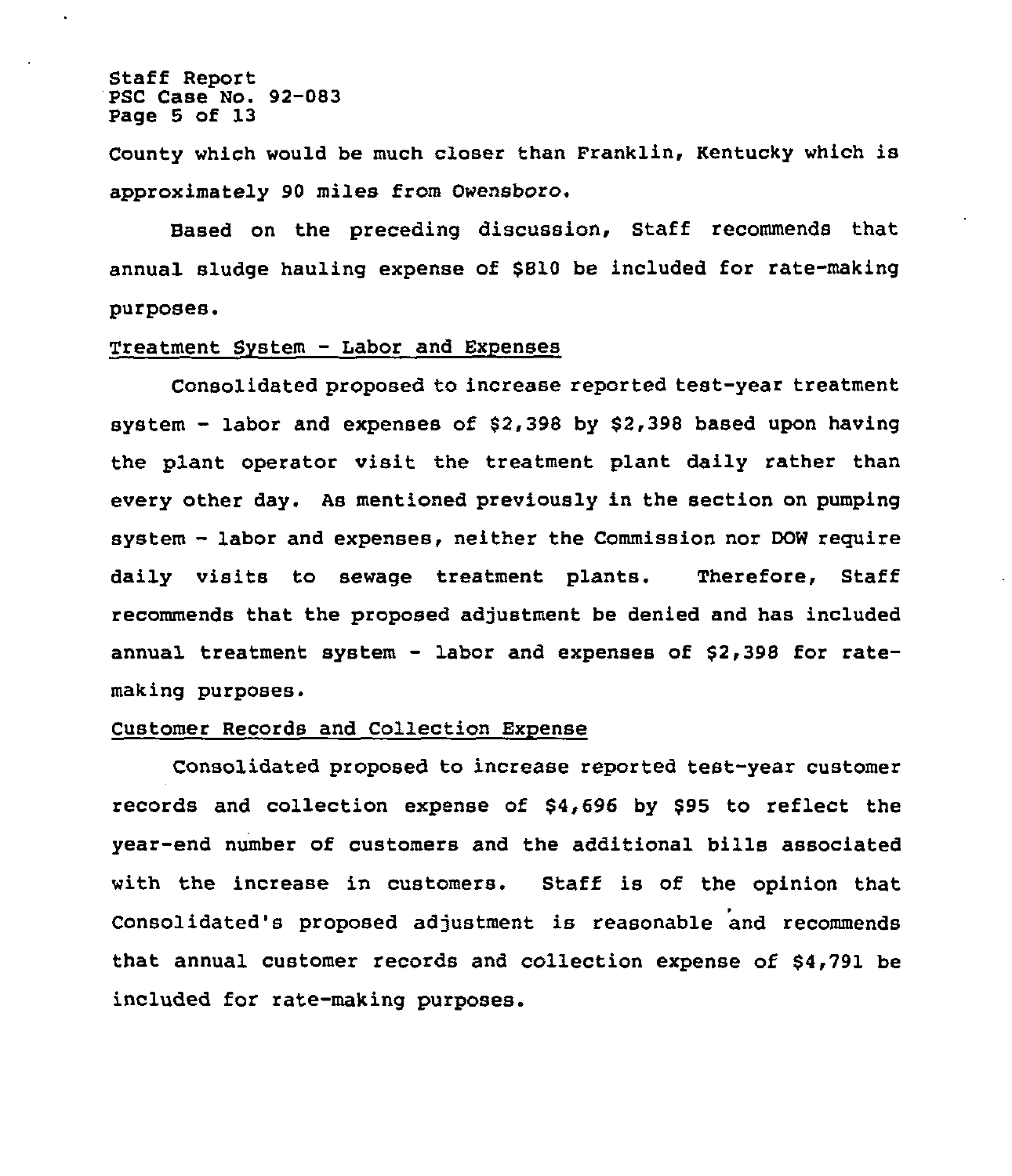### Staff Report PSC Case No. 92-083 Page 6 of 13

# Administrative and General Salaries

Consolidated reported test-year administrative and general salaries of \$18,000, \$8,000 of which went to Consolidated's president, Ed Sheriff and \$10,000 of which went to the utility's secretary, Bruce Peters. Mr. Sheriff is employed on a full-time basis by Green River RECC, while Mr. Peters owns a construction company.

Mr. Sheriff and Mr. Peters are both involved with Consolidated in a management capacity and in a previous section of this report, Staff recommended an annual management fee of \$2,400 for ratemaking purposes. Test-year payments totaling \$6,002 were made to Bruce Sheldon who provided maintenance services of a routine nature. Consolidated reported test-year charges of \$27,834 for maintenance services of a non-routine nature. Of that amount, \$16,779 was paid to Peters Construction Company.

In cases involving sewer utilities, the Commission generally has used the operating ratio method in the determination of revenue requirements. That method provides for a margin over and above operating expenses and allows Consolidated's owners to recover their investment. Therefore, because of the allowance of a margin as well as the allowance of the above-mentioned fees and payments, Staff recommends that test-year administrative and general salaries of \$18,000 be excluded for rate-making purposes.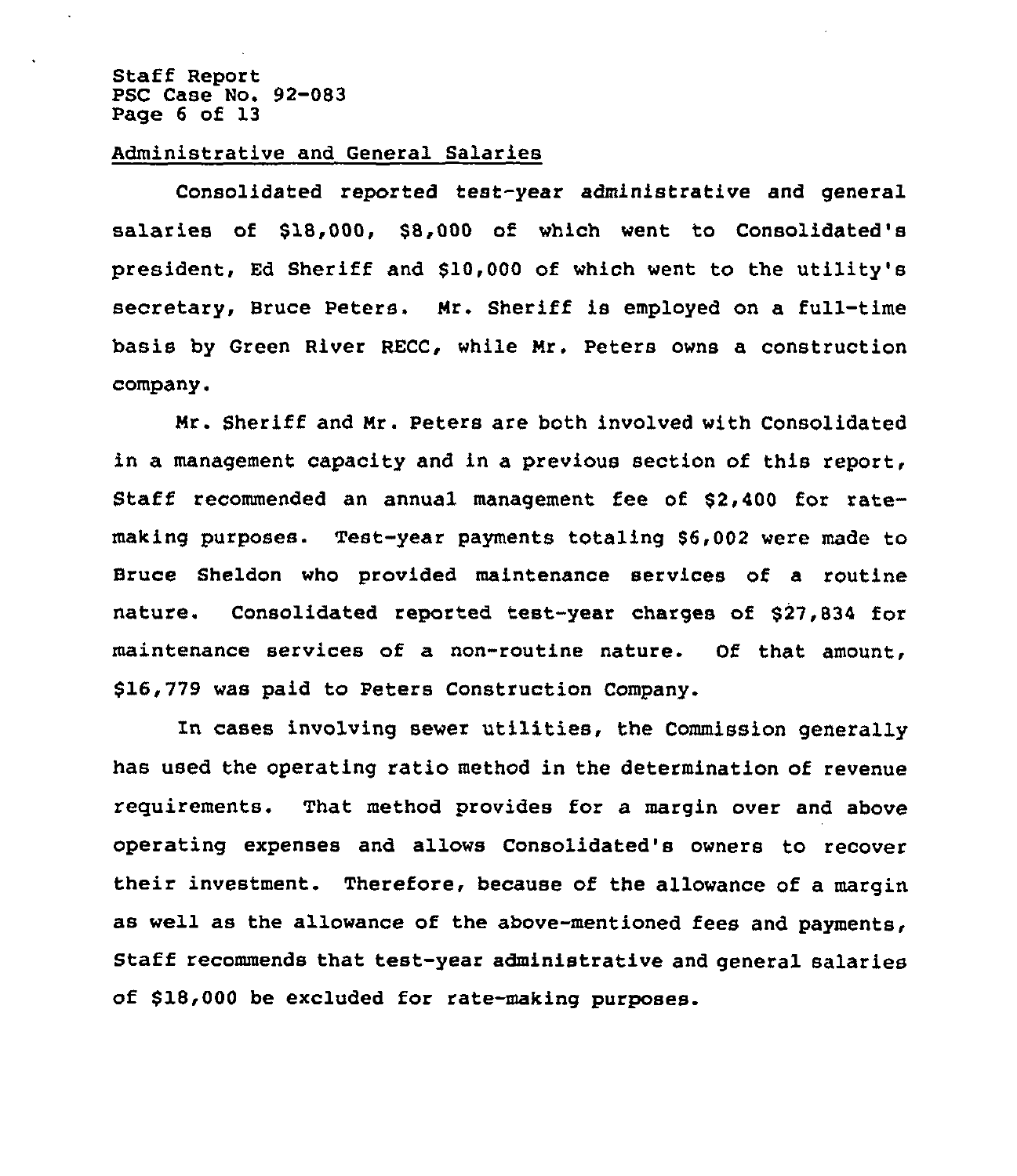Staff Report PSC Case No. 92-083 Page 7 of 13

### Office Supplies and Other Expense

Consolidated reported test-year office supplies and other expenses of \$521. Of that amount, \$378 represents expenses incurred at Owensboro Country Club such as food and bar charges and golf cart fees. Staff is of the opinion that those charges were of no benefit to Consolidated's customers and should be excluded for rata-making purposes. Therefore, Staff recommends inclusion of annual office supplies and other expense of \$143 for rate-making purposes.

### Miscellaneous General Expense

Consolidated reported test-year miscellaneous general expense of \$4,900. A breakdown of charges to that account showed that both Mr. Sheriff and Mr. Peters received a director's fee of \$2,400. As mentioned in a previous section of this report, Staff recommended a management fee of \$2,400. Therefore, Staff recommends that directors' fees of \$4,800 be excluded for rate-making purposes and has included annual miscellaneous general expense of \$100 for ratemaking purposes.

### Depreciation Expense

Consolidated proposed to reduce reported test-year depreciation expense of \$47,783 by \$41,788 to exclude \$45,026 of depreciation on contributed property and to include depreciation on 2 new mechanical aerators  $( $2,000)$  and to recognize a full year's depreciation on non-contributed plant added during the test year which requires an adjustment of \$1,238.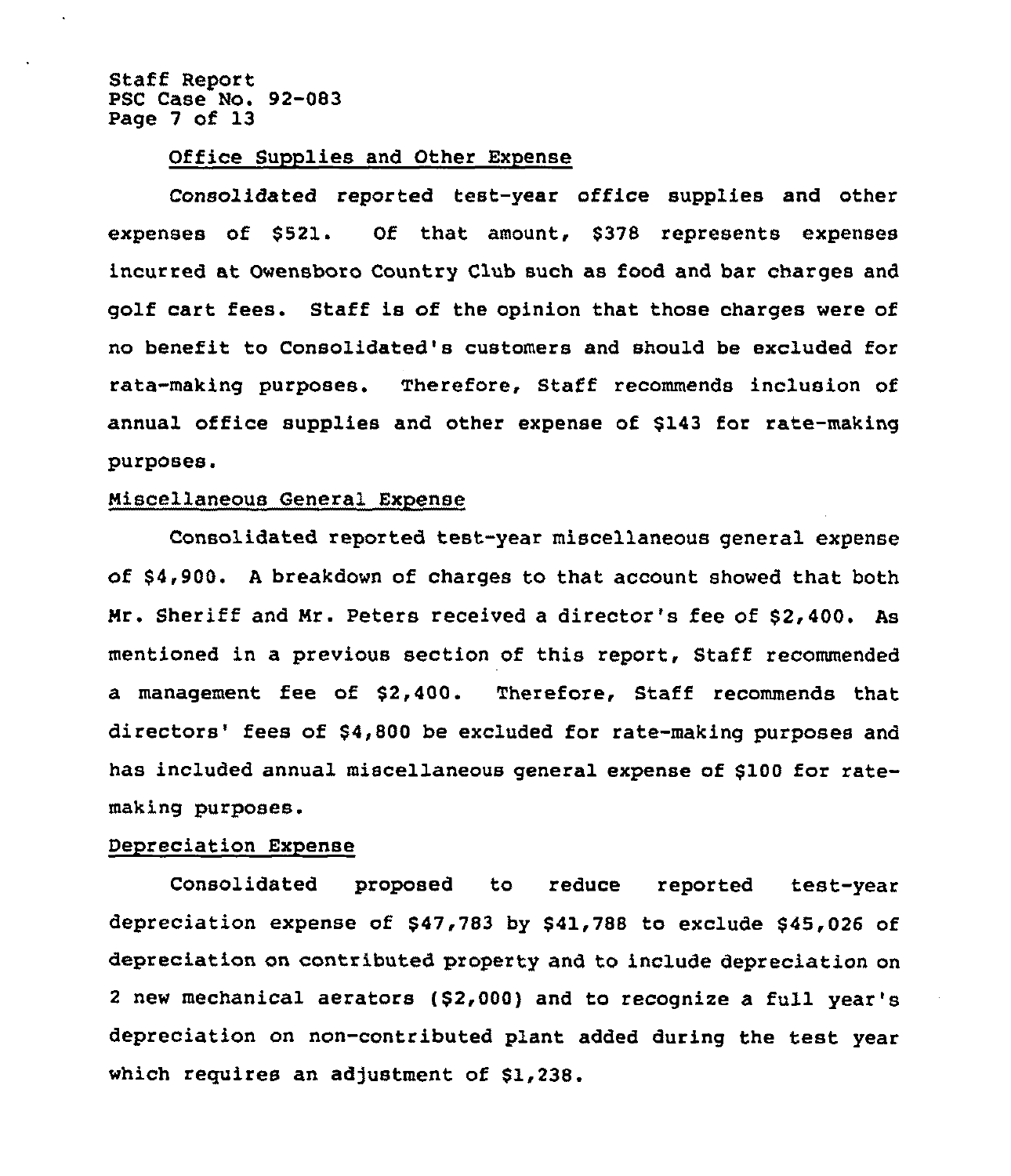Staff Report PSC Case No. 92-083 Page 8 of 13

In support of the portion of its proposed adjustment associated with the 2 new aerators, Consolidated submitted a copy of a price quotation from Peters Contracting which shows a total price of \$16,000. Consolidated has proposed to depreciate the aerators over <sup>8</sup> years, a period considered reasonable by the Commission's Engineering Division.

Staff reviewed Consolidated's calculation of the proposed adjustment of \$1,238 to recognize a full year's depreciation on several items of plant added during the test year and found it to be reasonable. Since Staff considers all portions of the proposed adjustment to be reasonable, annual depreciation expense of \$5,995 has been included for rate-making purposes.

#### Amortization Expense

Consolidated proposed an annual expense of \$1,750 based upon amortizing estimated rate case expense of \$5,250 over <sup>3</sup> years which is the Commission's normal practice. Staff does recommend that rate case expense be amortized over 3 years, but also recommends that only rate case expense actually incurred be used in calculating the annual expense. Since Consolidated submitted copies of invoices totaling \$3,243, annual rate case expense of \$1,081 has been included for rate-making purposes.

## Taxes Other Than Income Tax

Consolidated proposed to increase reported test-year taxes other than income tax expense of \$4,021 by \$2,634 to reflect property tax on the <sup>2</sup> new aerators (\$119) and on other plant added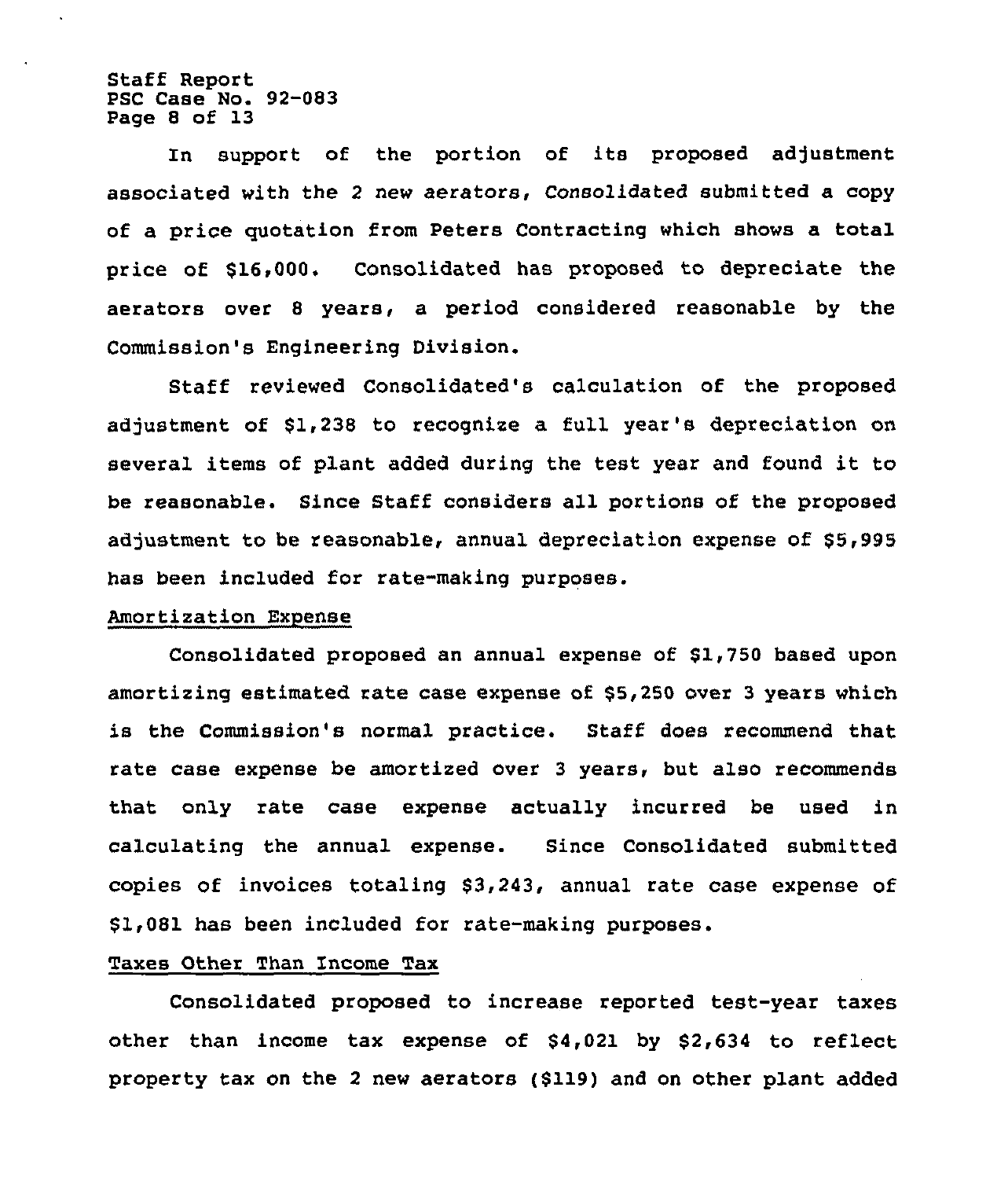Staff Report PSC Case No. 92-083 Page 9 of 13

during the test year (\$2,515). Staff is of the opinion that the proposed adjustment is reasonable and recommends inclusion of annual taxes other than income tax expense of \$6,655 for ratemaking purposes.

# Interest on Long-Term Debt

Consolidated proposed to include interest expense on long-term debt of \$1,313 which represents the first year's interest on debt incurred to finance the purchase of <sup>2</sup> new aerators. For ratemaking purposes, Staff recommends using the average annual interest expense over the term of the loan. Therefore, annual interest expense on long-term debt of \$817 has been included for rate-making purposes.

### Interest on Debt to Associated Companies

Consolidated reported test-year interest expense on debt to associated companies of \$1,298. According to Consolidated, the proceeds of this debt were used for working capital. In past cases, the Commission has not allowed interest expense on debt incurred to finance current operations. Therefore, Staff recommends that no interest expense on debt to associated companies be included for rate-making purposes.

# Miscellaneous Deductions

Consolidated proposed to exclude miscellaneous deductions of \$1,560 which represent payment of dues to Owensboro Country Club. Staff agrees that this expense should be excluded and, therefore,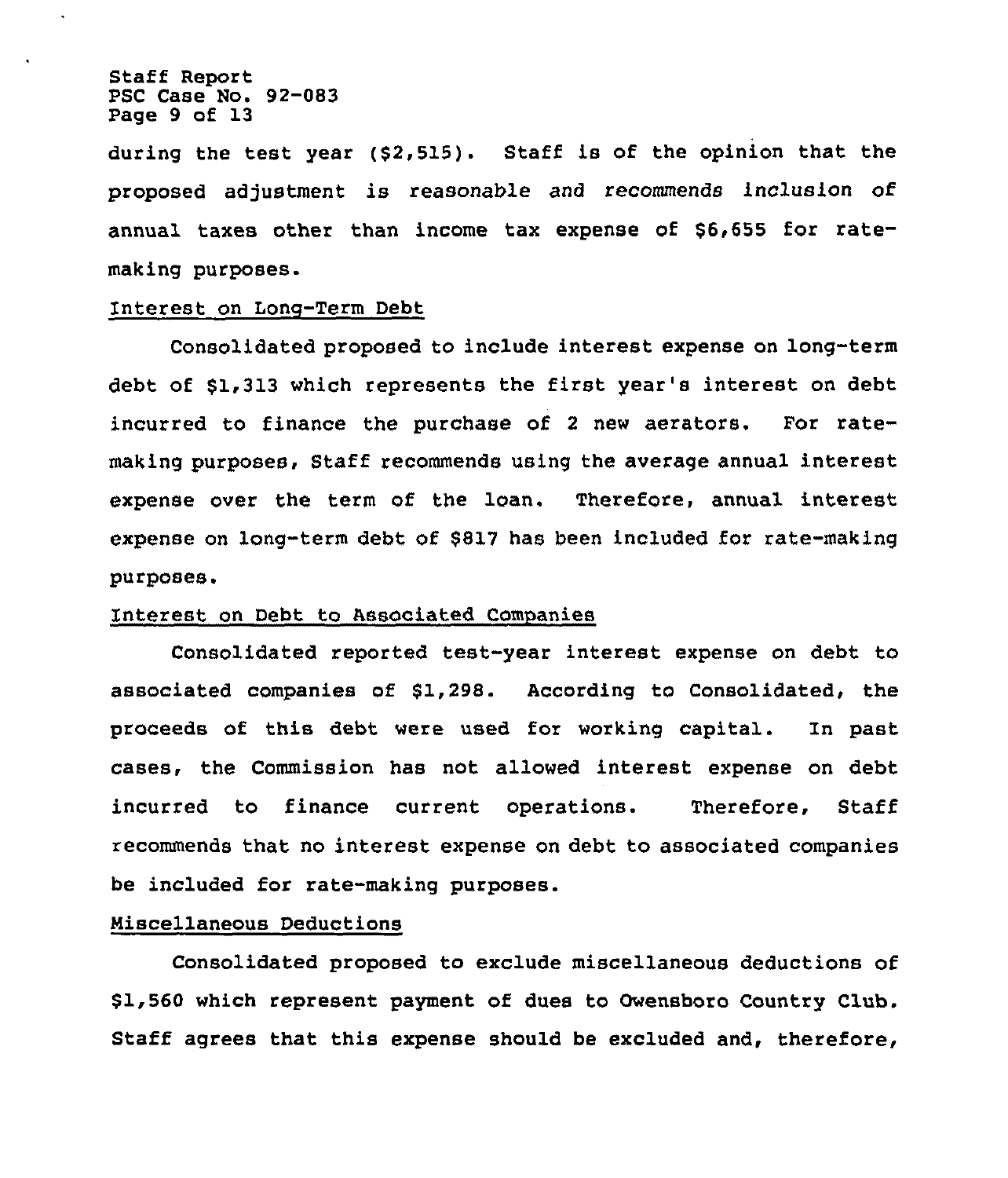Staff Report PSC Case No. 92-083 Page 10 of 13

 $\hat{\mathbf{z}}$ 

 $\blacksquare$ 

recommends that no miscellaneous deductions be included for ratemaking purposes.

# Operations Summary

Based on the recommendations of Staff contained in this report, Consolidated's operating statement would appear as follows:

|                                                                                                | <b>Test Year</b>                | Recommended                      | <b>Test Year</b>            |
|------------------------------------------------------------------------------------------------|---------------------------------|----------------------------------|-----------------------------|
|                                                                                                | Actual                          | Adjustments                      | <b>Adjusted</b>             |
| OPERATING REVENUES:<br>Sewage Service Revenues<br>Other Oper. Revenues<br>Total Oper. Revenues | \$107,284<br>7,800<br>\$115,084 | 0<br>\$<br>< 7,800<br>\$ < 7,800 | \$107,284<br>Ū<br>\$107,284 |
| OPERATING EXPENSES:<br>Management Fee<br>Pumping System - Labor                                | \$.<br>$\mathbf 0$              | \$<br>2,400                      | 2,400<br>S.                 |
| & Expenses<br>Treatment System - Sludge                                                        | 3,604                           | 0                                | 3,604                       |
| Hauling<br>Treatment System - Labor                                                            | 0                               | 810                              | 810                         |
| & Expenses                                                                                     | 2,398                           | 0                                | 2,398                       |
| Electric Power                                                                                 | 29,985                          | 0                                | 29,985                      |
| Chemicals                                                                                      | 1,485                           | 0                                | 1,485                       |
| Maintenance                                                                                    | 27,834                          | 0                                | 27,834                      |
| Customer Records & Coll.                                                                       | 4,696                           | 95                               | 4,791                       |
| Uncollectible Accounts                                                                         | 620                             | 0                                | 620                         |
| Admin. & Gen. Salaries                                                                         | 18,000                          | $<$ 18,000>                      | 0.                          |
| Office Supplies & Other                                                                        | 521                             | < 378                            | 143                         |
| Outside Services                                                                               | 971                             | 0                                | 971                         |
| Insurance                                                                                      | 1,431                           | 0                                | 1,431                       |
| Misc. General                                                                                  | 4,900                           | <4,800>                          | 100                         |
| Main. of Gen. Plant                                                                            | 26.                             | 0                                | 26                          |
| Depreciation                                                                                   | 47,783                          | < 41,788                         | 5,995                       |
| Amortization<br>Taxes Other Than Income<br>Total Income Taxes -                                | 0<br>4,021                      | 1,081<br>2,634                   | 1,081<br>6,655              |
| Operating Income                                                                               | 29                              | 0                                | 29                          |
| Total Oper. Expenses                                                                           | \$148,304                       | 5557,946                         | \$90,358                    |
| NET OPERATING INCOME                                                                           | $$<$ 33,220>                    | \$50,146                         | \$16,926                    |
| OTHER INCOME -<br>Interest<br>& Dividend                                                       | 141                             | 0                                | 141                         |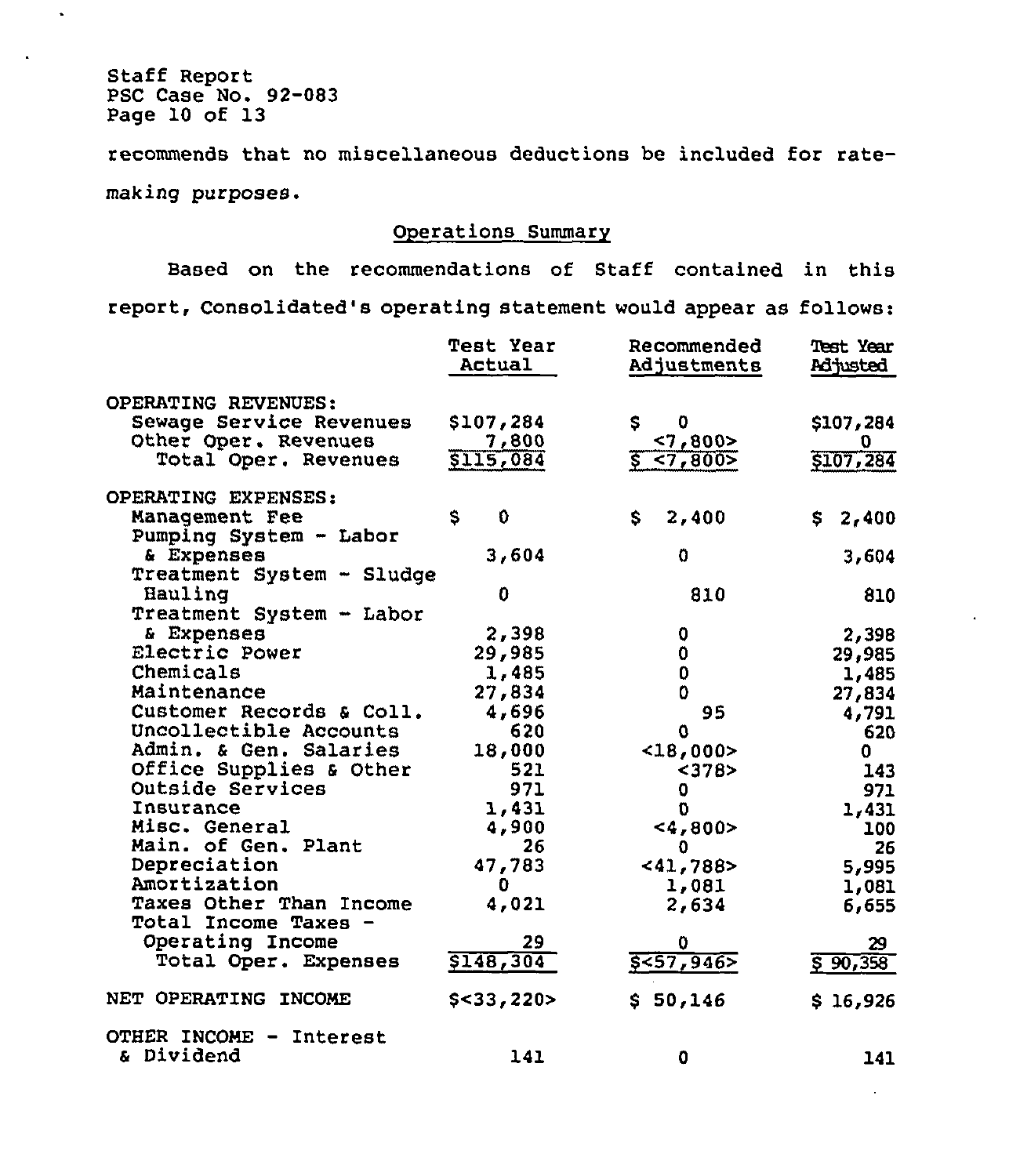Staff Report PSC Case No. 92-083 Page 11 of 13

| OTHER DEDUCTIONS:                                |              |           |          |
|--------------------------------------------------|--------------|-----------|----------|
| Int. on Long-Term Debt<br>Int. on Debt to Assoc. |              | 817       | 817      |
| Companies                                        | 1,698        | $1,698$   | П        |
| Misc. Deductions                                 | 1,560        | $1, 560>$ |          |
| NET INCOME                                       | $$<$ 36,337> | \$52,587  | \$16,250 |

# C. Revenue Reguirements Determination

The approach frequently used by the Commission to determine revenue requirements for privately-owned utilities is the calculation of an operating

This approach is used primarily when there is no basis for a rate-of-return determination or due to the fact that the cost of the utility plant has fully, or largely, been recovered through the receipt of contributions, either in the form of grants or donated property. The ratio generally used by the Commission in order to provide for eguity growth is 88 percent. In this instance, the use of an 88 percent after-tax operating ratio applied to the test-yeas operating expense plus allowing a dollar-for-dollar coverage of interest expense on long-term debt results in a total revenue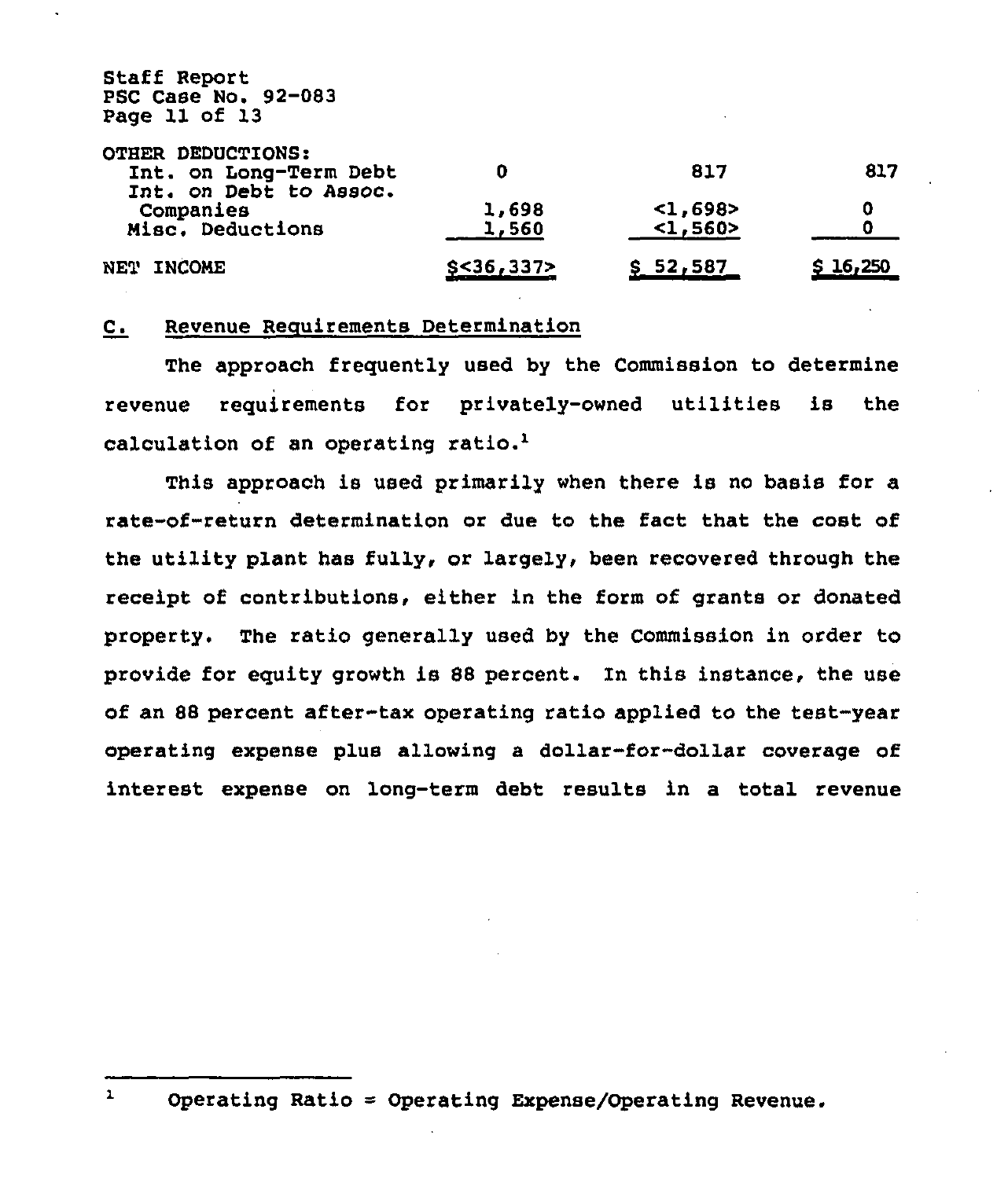Staff Report PSC Case No. 92-083 Page 12 of 13

 $\ddot{\phantom{0}}$ 

requirement of \$106,275<sup>2</sup> which is less than the adjusted test-year revenues of \$107,284. Therefore, Staff recommends no increase in Consolidated's annual revenues.

# D. Rate Design

Insofar that the Staff recommends no rate increase in this report, they further recommend that the rate design remain the same as that in effect at the present time.

| Adjusted Operating Expense/Operating Ratio<br>Required Operating Revenue Exclusive of               | \$90,358/.88     |
|-----------------------------------------------------------------------------------------------------|------------------|
| Provision for Income Taxes                                                                          | \$102,680        |
| Required Operating Revenue without Tax<br>Provision                                                 | \$102,680        |
| Less: Adjusted Operating Expense<br>Net Operating Income Exclusive of                               | < 90, 358        |
| Provision for Income Taxes                                                                          | \$12,322         |
| Net Operating Income Exclusive of Provision<br>for Income Taxes/Complement of Composite<br>Tax Rate | \$12,322/.816    |
| Net Operating Income Inclusive of Provision<br>for Income Taxes                                     | \$15,100         |
| Adjusted Operating Expense<br>Add: Net Operating Income with Income                                 | \$90,358         |
| Tax Provision<br>Add: Interest Expense on Long-Term Debt                                            | \$15,100<br>817  |
| Revenue Requirement Inclusive of Income<br>Tax Provision                                            | <b>\$106,275</b> |